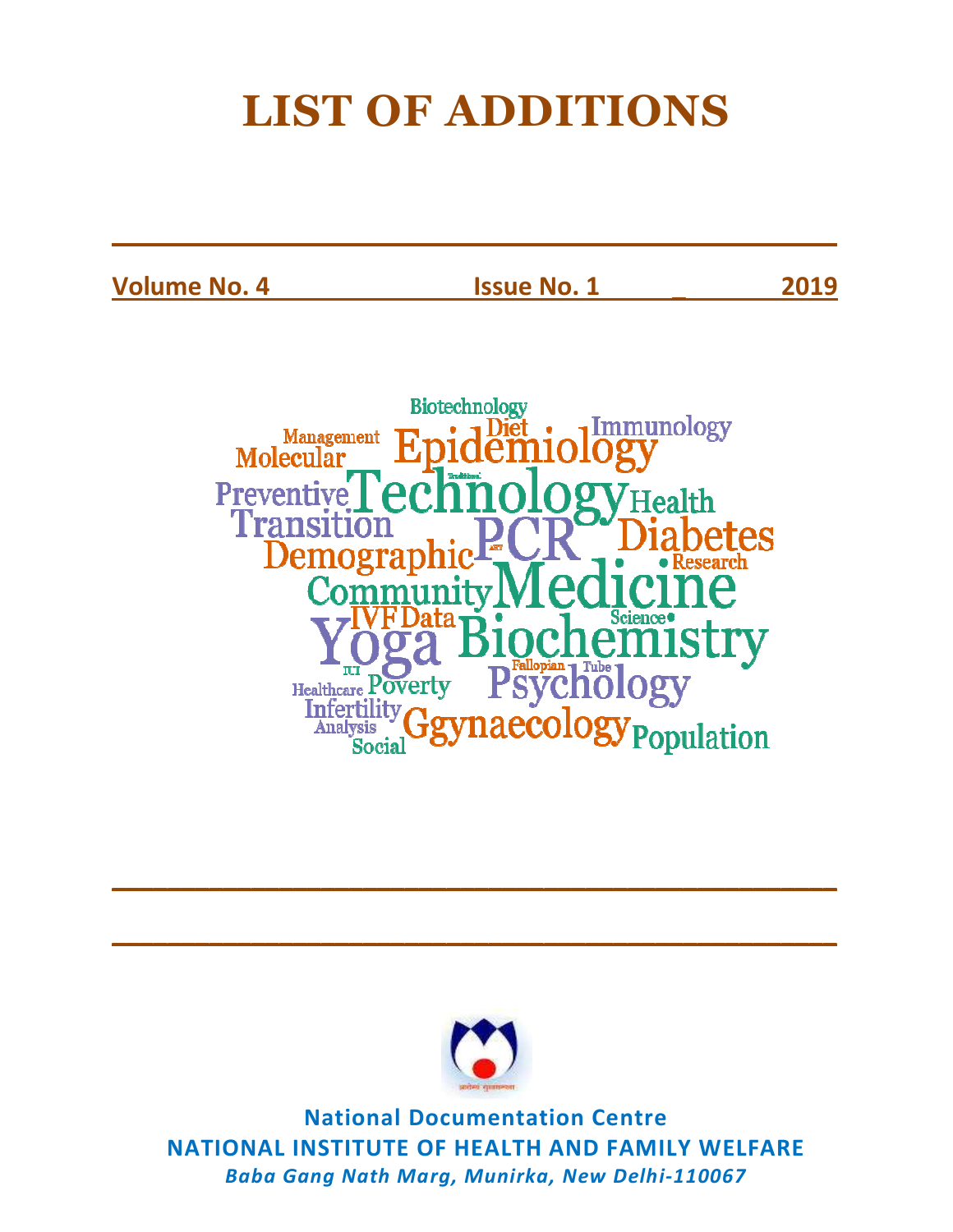## **INTRODUCTION**

The National Documentation Centre (NDC) of NIHFW is engaged in collection, retrieval and dissemination of information in the field of health, population, family welfare and its allied subjects at the national and international level.

To facilitate its readers the National Documentation Centre has been bringing out several documentation services. "List of Additions" is one of the documentation services of NDC for disseminating information regarding new arrivals in the centre. The present issue contains bibliographical details of documents received in NDC during the year 2019-20.

#### **Arrangement**

The "List of Additions" contains 125 entries (59 English and 66 Hindi), which are arranged alphabetically by titles. Each entry contains the information such as author, title, place of publication, publisher, year of publication etc. Besides these, each entry also contains accession number and call number. For the convenience of users, the "Sample Entry" is being provided below.

Any suggestion for the further improvement of this document is welcome.

### **Sample Entry:**

| <b>Title</b>                                                                 | <b>Author/Editor</b> | <b>Class Number</b><br>Acc. No. Volume No. |
|------------------------------------------------------------------------------|----------------------|--------------------------------------------|
|                                                                              |                      |                                            |
| Data collection. Vogt, W. Paul, Ed. 2010. [402, VOG (00027043-46, Vol. 1-4)] |                      |                                            |
|                                                                              | Year of Publication  |                                            |

**\_\_\_\_\_\_\_\_\_\_\_\_\_\_\_\_\_\_\_\_\_\_\_\_\_\_\_\_\_\_\_\_\_\_\_\_\_\_\_\_\_\_\_\_\_\_\_\_\_\_\_\_\_\_\_\_\_\_\_\_\_\_\_\_\_\_\_\_\_\_\_\_\_\_\_\_\_\_**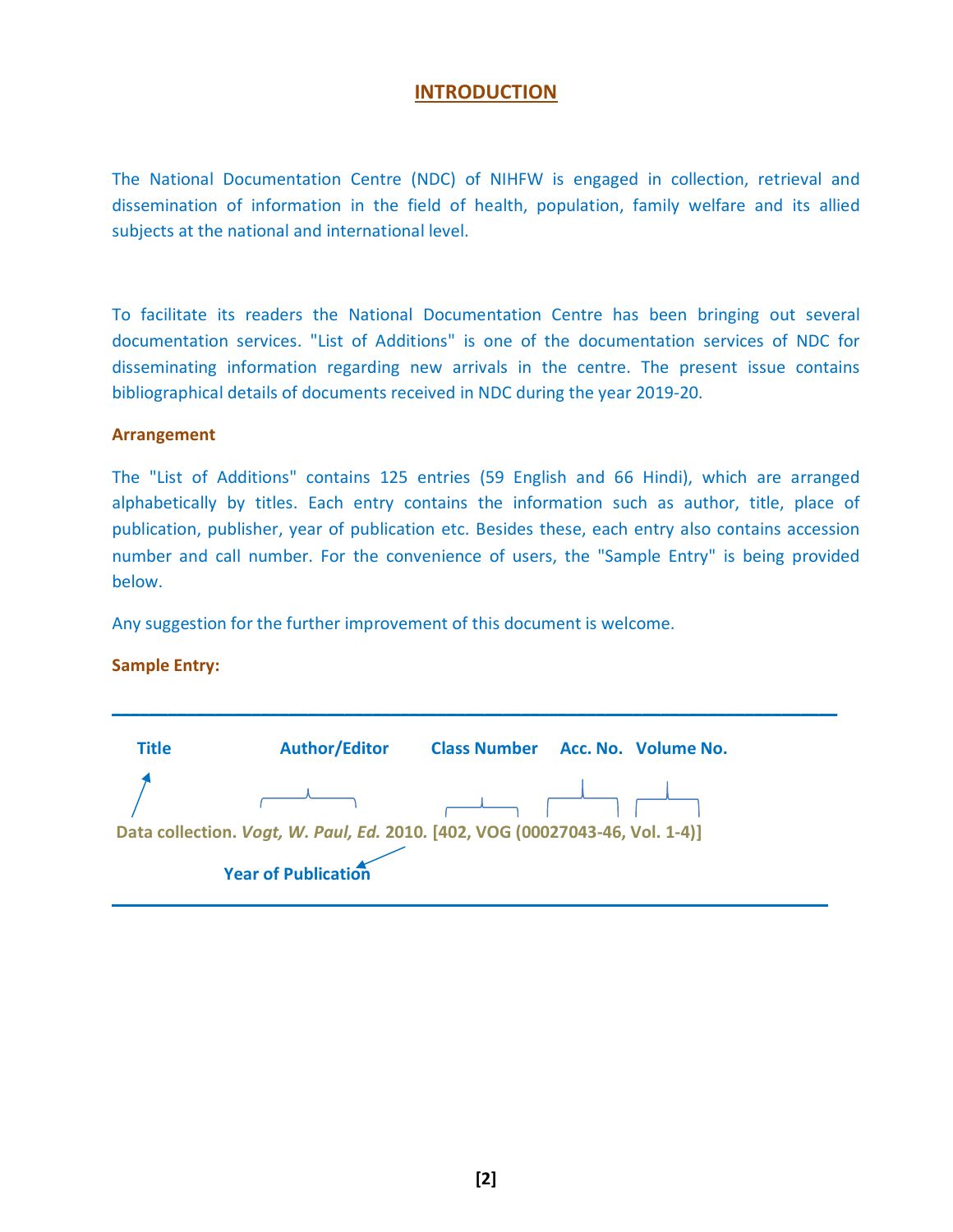- **Automation of library integrated operations: a how to do manual.** Uma, V.; Suseela, V. *J.* 2017*.* [902.1, UMA **(00027064)]**
- **Biostatistical design and analysis using R: a practical guide.** *Logan, Murray.* 2010*.*  [951.9, LOG **(00027033)]**
- **Biotechnology fundamentals.** *Khan, Firdos Alam.* 2016*.* [312.2, KHA **(00027038)]**
- **Castes and poverty.** *Babu, Sunil.* 2010*.* [432/437.2, BAB **(00027020)]**
- **Casual Analysis in biomedicine and epidemiology: based on minimal sufficient causation.** *Aickin, Mikel.* 2002. [951.9/156, AIC **(00027053)]**
- **Cellular and molecular immunology.** *Abbas, Abul K.; Lichtman, Andrew H.; Pillai, Shiv.*  2017*.* [392, ABB **(00027028)]**
- **Cultural psychology of health in India: well-being, medicine and traditional health care.** *Dalal, Ajit K.* 2016*.* [304, DAL **(00027035)]**
- **Cyber laws: new paradigms towards the cyber age.** *Matthews, J. P.* 2017. [934/621.391, MAT **(00027016)]**
- **Data collection.** *Vogt, W. Paul, Ed.* 2010*.* [402, VOG **(00027043-46, Vol. 1-4)]**
- **Data management for libraries: understanding DBMS, RDBMS, IR technologies and tools.** *Suseela, V. J.; Uma, V.* 2017*.* [902.1, SUS **(00027065)]**
- **Demographic transition and population study.** *Murthy, Krishna.* 2015*.* [440.4, MUR **(00027017)]**
- **Effective leadership management and supervision in health and social care.** *Field, Richard; Brown, Keith.* 2016*.* [477, FIE **(00027036)]**
- **Electronic resource management in libraries: trends, issues and challenges.** *Gunjal, Bhojaraju, Ed.; Pradhan, Dibya Kishor, Ed.; Tripathi, Dhanwantari Prakash, Ed.; Mishra, Vinod Kumar, Ed.; Mishra, Puspita, Ed.; Das, Kshirod, Ed.* 2016*.* [902.51, GUN **(00027084)]**
- **Essential statistics for the behavioral sciences.** *Privitera, Gregory J.* 2016*.* [951.9, PRI **(00027047)]**
- **Essentials of library management and administration.** *Kapoor, Anil.* 2017. [902.5, KAP] **(00027066)]**
- **Fallopian tube in infertility and IVF practice.** *Ledger, William L., Ed.; Tan, Seang Lin, Ed.; Bahathiq, Adil O. S., Ed.* 2010*.* [332.4/35, LED **(00027061)]**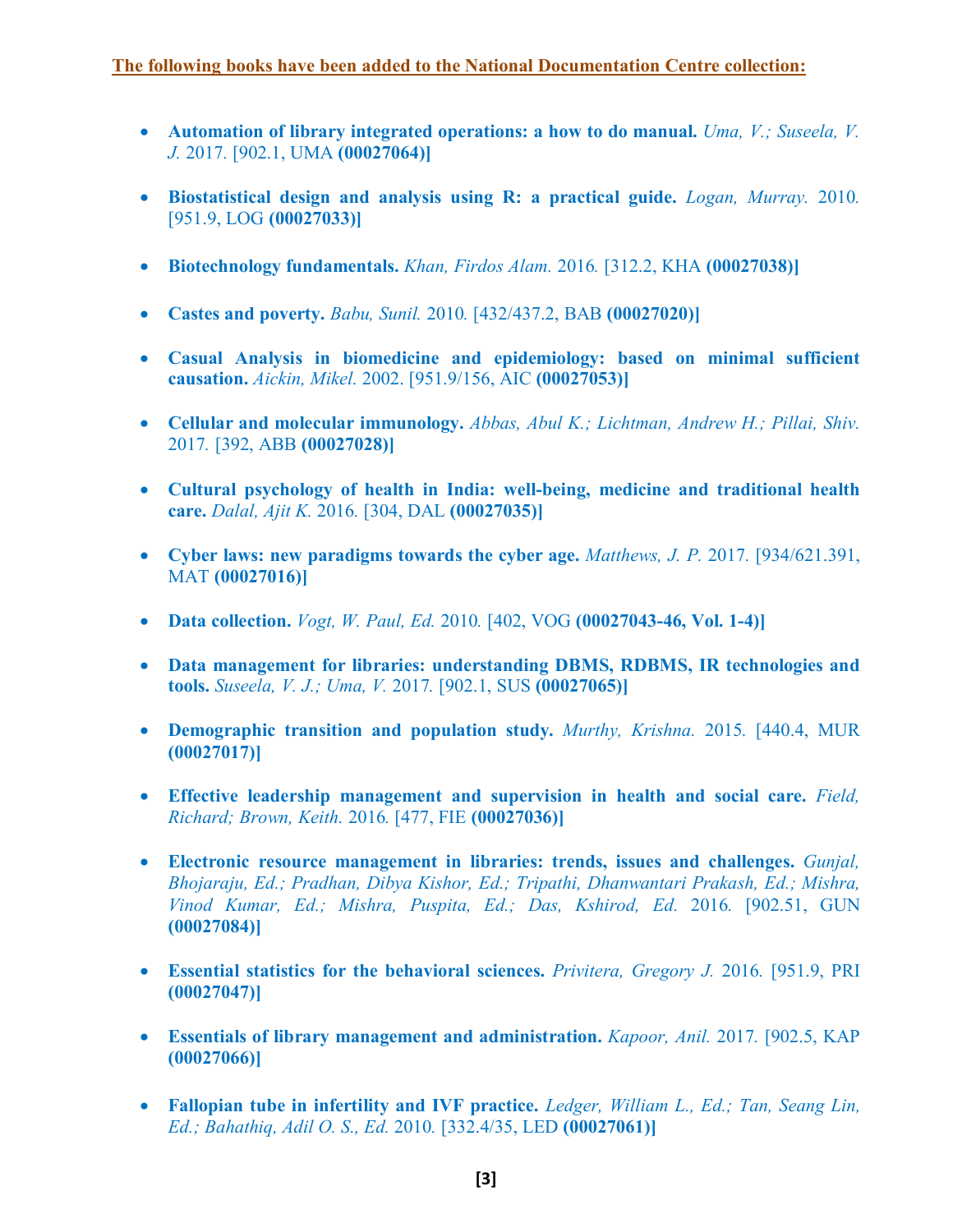- **Fundamentals of information science.** *Kumar, P. S. G.* 2016*.* [902, KUM **(00027067-70, Vol. 1-4)]**
- **Germline development: methods and protocols.** *Chan, Wai-Yee, Ed.; Blomberg, Le Ann.*  2012*.* [311.2, CHA **(00027039)]**
- **Glossary of library science and information technology terms.** *Singh, Gurdev, Ed.; Sharma, Monika, Ed.* 2016*.* [03/902, SIN **(00027071)]**
- **Government measures and poverty amongst scheduled castes in India.** *Babu, Sunil.*  2011*.* [432/437.2, BAB **(00027021)]**
- **Howkins and Bourne Shaw's textbook of gynaecology.** *Kumar, Sunesh, Ed.; Padubidri, V. G., Ed.; Daftary, Shrish N., Ed.* 2018*.* [33, KUM **(00027032)]**
- **Human diet and health management using medicinal and aromatic plants.** *Chourasia, H. K., Ed.; Jaiswal, Renu, Ed.* 2016*.* [154, CHO **(00027018)]**
- **IAPSM's textbook of community medicine.** *Kadri, A. M., Ed.; Kundapur, Rashmi, Ed.; Khan, Amir Maroof, Ed.; Kakkar, Rakesh, Ed.* 2019*.* [156, KAD **(00027063)]**
- **Information landscapes: a scenario Dr. PSG Kumar festchrift.** *Lihitkar, Shalini R., Ed.*  2017*.* [902.14, LIT **(00027085)]**
- **Informetric studies on physics theses of Indian Institute of Science.** *Sudhier, K. G.* 2017. [902, SUD **(00027072)]**
- **Infrastructure for national library and information services (N-LIST).** *Gore, Rajesh B.; Ambatwad, S. R.* 2017*.* [902.16, GOR **(00027090)]**
- **Integrated library management systems: and Indian scenario of modern library automation.** *Ahmad, Hilal.* 2016*.* [902.51, AHM **(00027073)]**
- **Introduction to biostatistical applications in health research with Microsoft Office Excel.** *Hirsch, Robert P.* 2016*.* [951.9, HIR **(00027042)]**
- **Introduction to epidemiology.** *Merrill, Ray M.* 2017*.* [156, MER **(00027055)]**
- **Introduction to helping skills: counseling, coaching and mentoring.** *Westergaard, Jane.*  2017*.* [428.3, WES **(00027037)]**
- **Introduction to information processing and retrieval: for library and information professionals.** *Satyanarayana, N. R.* 2016*.* [902.51, SAT **(00027089)]**
- **Introductory biostatistics.** *Le, Chap T.* 2017*.* [951.9, LE **(00027034)]**
- **Library and information science: helpful sequences for NET examination: objective type questions.** *Sharma, Superna; Arya, Chanda.* 2017*.* [902, SHA **(00027074-75, Vol. 1- 2)]**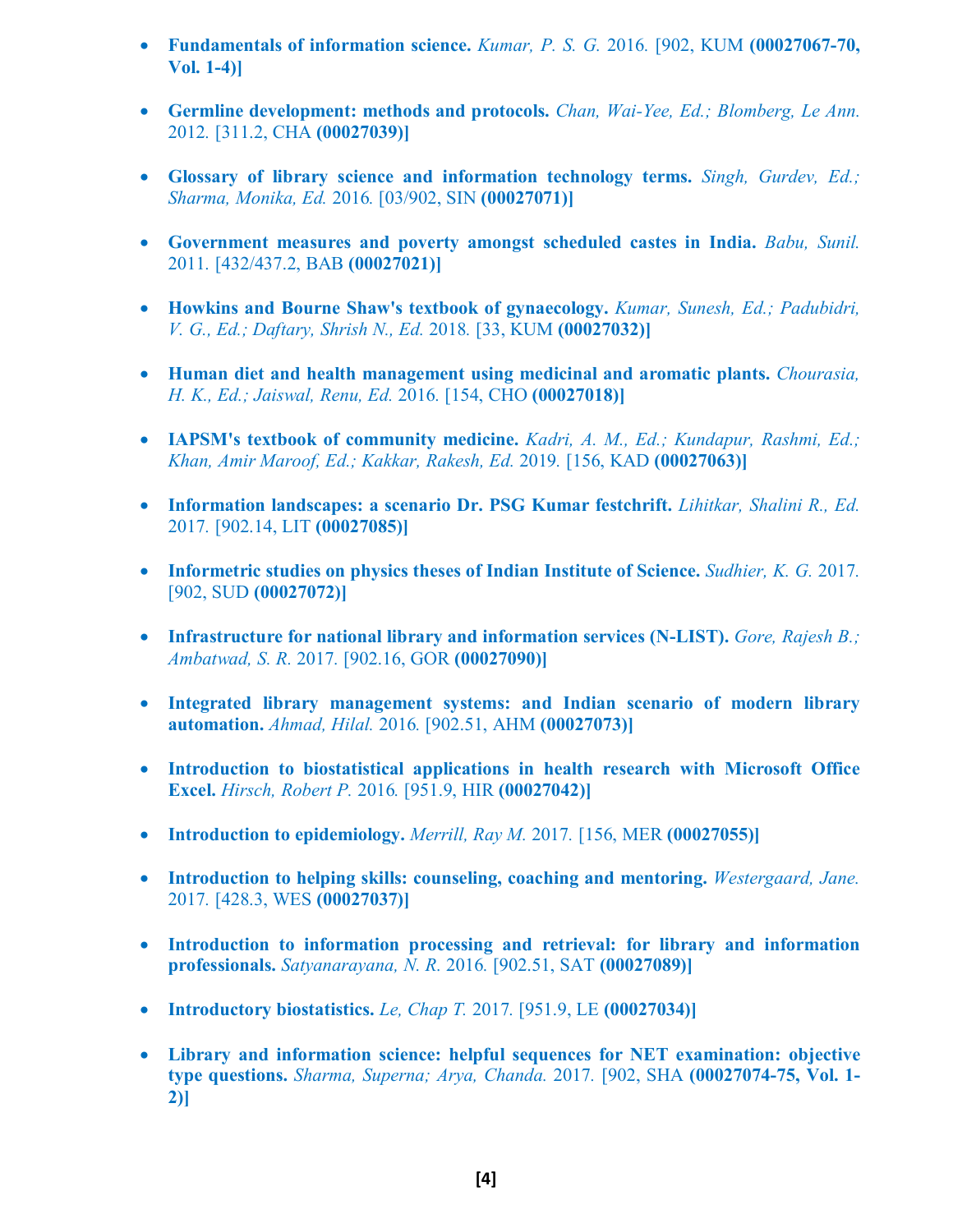- **Library information technology in digital era.** *Sharma, R. K.* 2017*.* [902.51, SHA **(00027091)]**
- **Library online cataloguing systems.** *Deshmukh, Madhuri M.* 2016*.* [902.53, DES **(00027092)]**
- **Library science and information technology.** *Ubhad, Vilas P.* 2017*.* [902, UBH **(00027093)]**
- Library services in academic library. *Patil, R. V.* 2017. [902.77, PAT (00027095)]
- **Library services in digital environment and library automation.** *Bansod, Prakash S.*  2016*.* [902.14, BAN **(00027094)]**
- **Managing library in electronic era: principles and practice.** *Sethy, Surendra, Ed.; Mahapatra, Ranindra Kumar, Ed.* 2017*.* [902.51, SET **(00027086)]**
- **Massive open online course (MOOC) in library and information science domain.**  *Kaushik, Anna.* 2017*.* [902.14, KAU **(00027087)]**
- **Medicinal plants: their role in health and biodiversity.** *Verma, J. S.* 2017. [304.4, VER **(00027019)]**
- **Modern library service: shifting from print to virtual.** *Mukhyadal, B. G., Ed.; Sonwane, Shashank S., Ed.; Khandare, Rahul B., Ed.* 2017*.* [902.51, MUK **(00027076)]**
- **NET/JRF/SLET/PET objective questions in library and information science: paper II and paper III.** *Bansode, Anil Changdeo.* 2016*.* [902, BAN **(00027077)]**
- **Park's textbook of preventive and social medicine.** *Park, K.* 2019*.* [156, PAR **(00027056- 60)]**
- **PCR technology: current innovations.** *Nolan, Tania, Ed.; Bustin, Stephen A., Ed.* 2013*.*  [391.2, NOL **(00027040)]**
- **Physical biochemistry: principles and applications.** *Sheehan, David.* 2009*.* [391, SHE **(00027029)]**
- **Principles of medical biochemistry.** *Meisenberg, Gerhard, Ed.; Simmons, William H., Ed.*  2017*.* [391, MEI **(00027041)]**
- **Quantitative research methods for social work: making social work count.** *Teater, Barbra; Devaney, John; Forreser, Donald; Scourfield, Jonathan; Carpenter, John.* 2017*.*  [402, TEA **(00027054)]**
- **Reimaging academic libraries: a perspective on institutional repositories.** *Hanchinal, Veeresh B., Ed.; Hanchinal, Vidya V., Ed.; Pragasam, P. Arul, Ed.* 2016*.* [902.77, HAN **(00027078)]**
- **Sage secondary data analysis.** *Goodwin, John, Ed.* 2012*.* [402, GOO **(00027048-51, Vol. 1-4)]**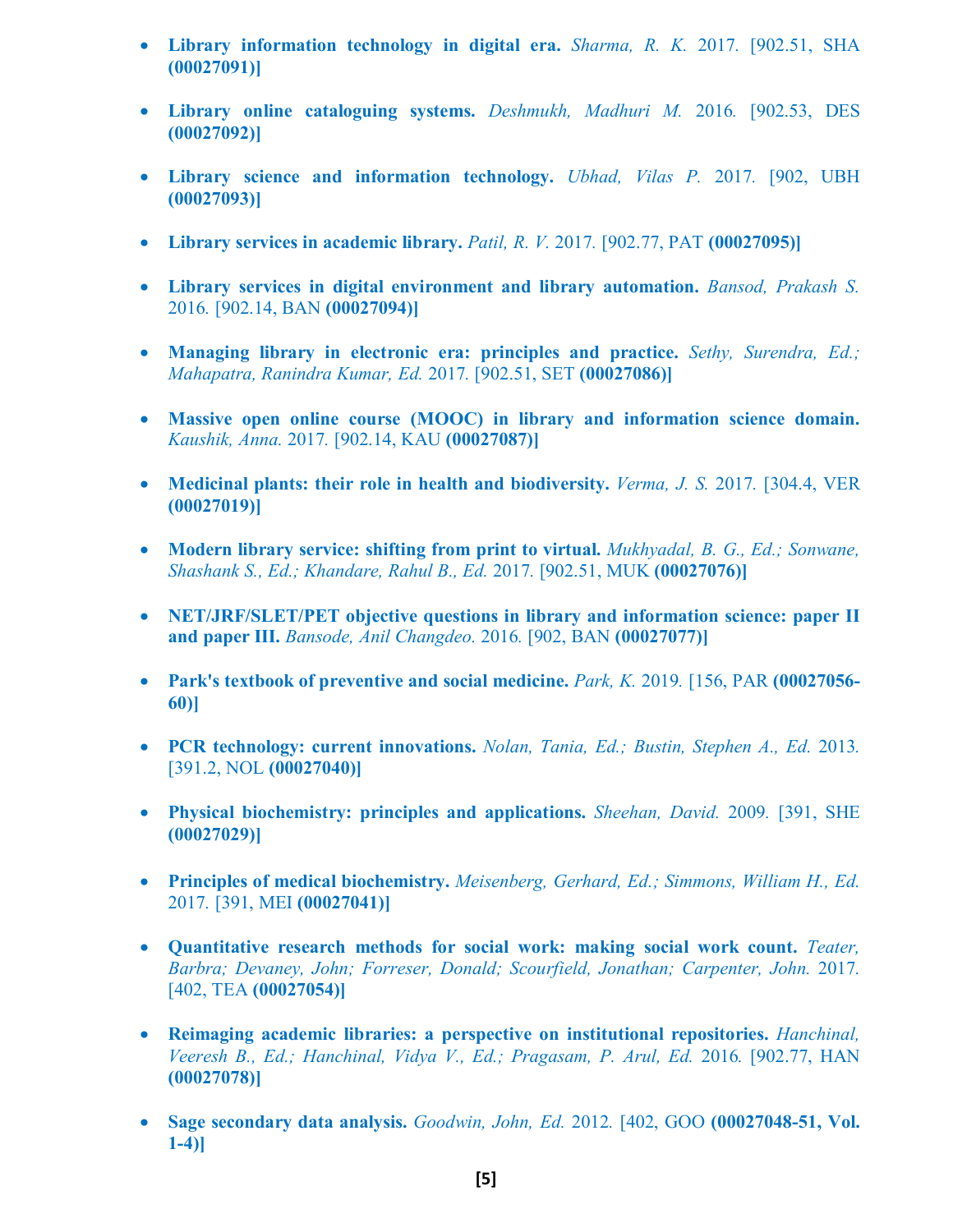- **Social science methods in health research.** *Rudnick, Abraham, Ed.; Forchuk, Cheryl, Ed.*  2017*.* [402, RUD **(00027022-27, Vol. 1-6)]**
- **Social statistics: managing data, conducting analyses, presenting results.** *Linneman, Thomas J.* 2018*.* [951.9, LIN **(00027052)]**
- **Step by step classification: a formula based classification.** *Rao, V. A. Seshagiri.* 2017*.*  [902.549, RAO **(00027079-80, Vol. 1-2)]**
- **Studies in library and information science: UGC NET/JRF guide.** *Hussain, Akhtar; Nisha, Faizul.* 2017*.* [902, HUS **(00027081)]**
- **Textbook of IUI and ART.** *Pai, Rishma Dhillon, Ed.; Palshetkar, Nandita, Ed.; Pai, Hrishikesh, Ed.; Shah, Kinjal R, Ed.* 2016*.* [357, PAI **(00027062)]**
- **Transformation of LIS education, libraries and information services for knowledge society.** *Malhan, I. V., Ed.; Kaur, Trishanjit, Ed.; Kaur, Navkiran, Ed.* 2016*.* [902.14, MAL **(00027082-83, Vol. 1-2)]**
- **Yoga and diabetes.** *Gulhane, Ajay Vasantrao.* 2017*.* [151.7, GUL **(00027088)]**
- **Zubay's principles of biochemistry.** *Rastogi, Veer Bala; Aneja, K. R.* 2017*.* [391, RAS **(00027030)]**
- **Zubay's principles of biochemistry MCQs.** *Rastogi, Veer Bala; Aneja, K. R.* 2017*.* [391, RAS **(00027031)]**

#### <u>हिन्दी पुस्तकें</u>

- *vu qokn vu qHk wfr vkSj vu qHko% vu qoknfonksa l s lk{kkRdkj***.** *fla?ky] l qj s'k] laik-* 2016. [949.143(5), SIN **(H0002487)]**
- *vUr} ZU}% egkdfo r qylh dh thouxkFkk***.** *feJ] jktkjke*. 2010. [989.14(1), MIS **(H0002457)]**
- *vk/kqfud vu ql a/kku ,o a lk{kkRdkj***.** *daly] ljkstuh*. 2018. [402, KAN **(H0002500-01, Vol. 1- 2)]**
- *vk;qo sZn fpfdRlk***.** *'kekZ] ifo= d qekj*. 2018. [304.4, SHA **(H0002486)]**
- *vkfFk Zd ,o a lkekftd fodkl ds fofo/k vk;ke***.** *xqIrk] ;w-lh-* 2015. [471.3, GUP **(H0002509)]**
- *vkgkj ,o a ik s***ष***.k foKku***.** *dqekjh] j su w*. 2016. [154, KUM **(H0002447)]**
- *bysDV ªksfud ehfM;k ,o a lwpuk izk s|ksfxdh***.** *xqIrk] ;w-lh-* 2019. [907, GUP **(H0002469)]**
- ई–विज्ञापन. *त्रिपाठी, पतंजलि; त्रिपाठी, विनायक*. 2017. [665.2, TRI **(H0002449)]**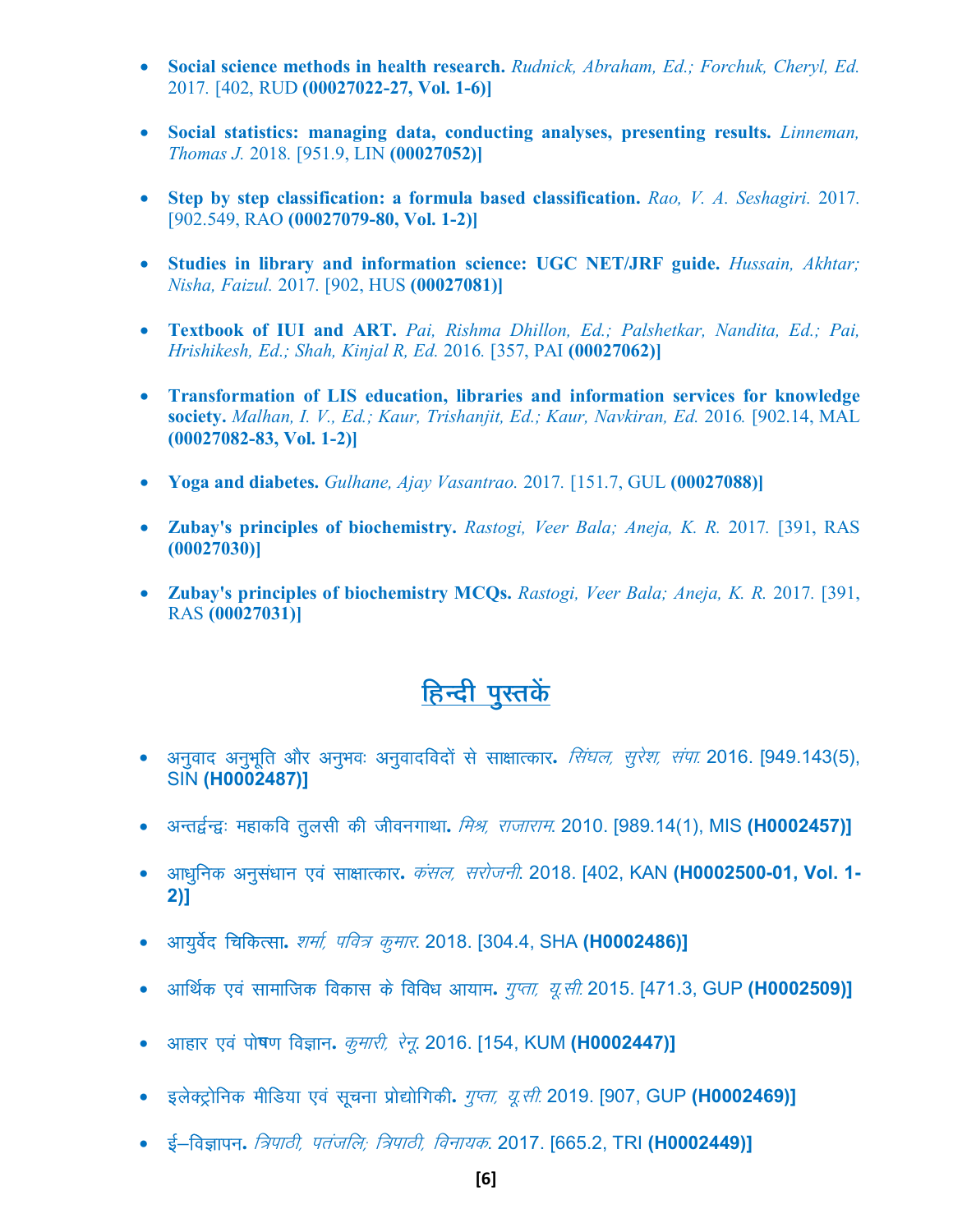- *D;ksafd thuk blh dk uke g S***.** *j?kqjkeu] ,u-* 2016. [421, RAG **(H0002488)]**
- *dchj ok.kh% 'kkL= vk Sj laLd`fr***.** *dqekj] f'koeaxy*. 2016. [989.14(1), KUM **(H0002463)]**
- *dk;kZy;h fgUnh***.** *c['kh] vf[kys'k*. 2019. [949.143, BAK **(H0002502)]**
- *dkfEiY; fo***ष***; vk Sj ikapky tuin% dfEiy] lafdlk] dUuk St] vfg{k= ,o a ekdanh dk bfrgkl***.**  *मिश्र. राजाराम*. 2008. [995.4, MIS (H0002458)]
- *d qiks***ष***.k vkSj LokLF;***.** *'kekZ] frydjkt*. 2015. [154, SHA **(H0002476)]**
- *dyke dh vkRedFkk***.** *jf'e*. 2017. [084, RAS **(H0002489)]**
- *x zkeh.k LokLF;* **.** *'kekZ] johUn z ukFk*. 2018. [163, SHA **(H0002459)]**
- *?kj syw fgalk vkSj dku wu***.** *f=ikBh] e/k qlwnu*. 2017. [437.5, TRI **(H0002450)]**
- *fpfdRlkRed ekuo'kkL=***.** *ik.Ms;] x;k*. 2017. [304, PAN **(H0002493)]**
- जैव प्रोद्योगिकी के बढते कदम. *गर्ग, राजीव′*. 2015. [312.2, GAR **(H0002485)]**
- *tulapkj ,o a izsl dku wu***.** *dqekj] egsUn <sup>z</sup>*. 2017. [907, KUM **(H0002474)]**
- *MkW- vEc sMdj vk Sj ekfV Zu ywFkj fd ax dk thou la?k***ष.***Z <sup>u</sup> Sfe'kjk;] eksgunkl*. 2016. [084, NAI **(H0002473)]**
- *nh?kkZ; q thou vkSj LoLFk 'kjhj***.***nkl] Qf.k Hkw*ष*.k*. 2017. [156.2, DAS **(H0002496)]**
- *fun zk jk sx% dkj.k vkSj fuokj.k***.** *JhokLro] ,e-ih( JhokLro] lat;*. 2015. [156, SRI **(H0002451)]**
- पर्यावरण एवं स्वास्थ्य. *छाया, कृति*. 2017. [487, CHA (H0002499)]
- *i;kZoj.k izn w***ष***.k***.** *Hkkjrh] jke izlkn( vxzoky] fofiu*. 2011. [486.4, BHA **(H0002494)]**
- *iks***ष***.k ,o a LokLF;***.** *mik/;k;] lqfiz;k*. 2012. [154, UPA **(H0002448)]**
- प्रयोजनमूलक हिन्दी. *शर्मा, बी.डी.* 2017. [949.143, SHA **(H0002452)]**
- *iz;k stuewyd fgUnh***.** *vktkn] ulhe*. 2016. [949.143, AJA **(H0002482)]**
- *iz;k stuewyd fgUnh***.** *vfu:)] ikBd*. 2017. [949.143, PAT **(H0002505)]**
- *ize q[k dkyt;h fgUnh dfo***.** *>kjh] d`".kn so*. 2015. [989.14(1), JHA **(H0002472)]**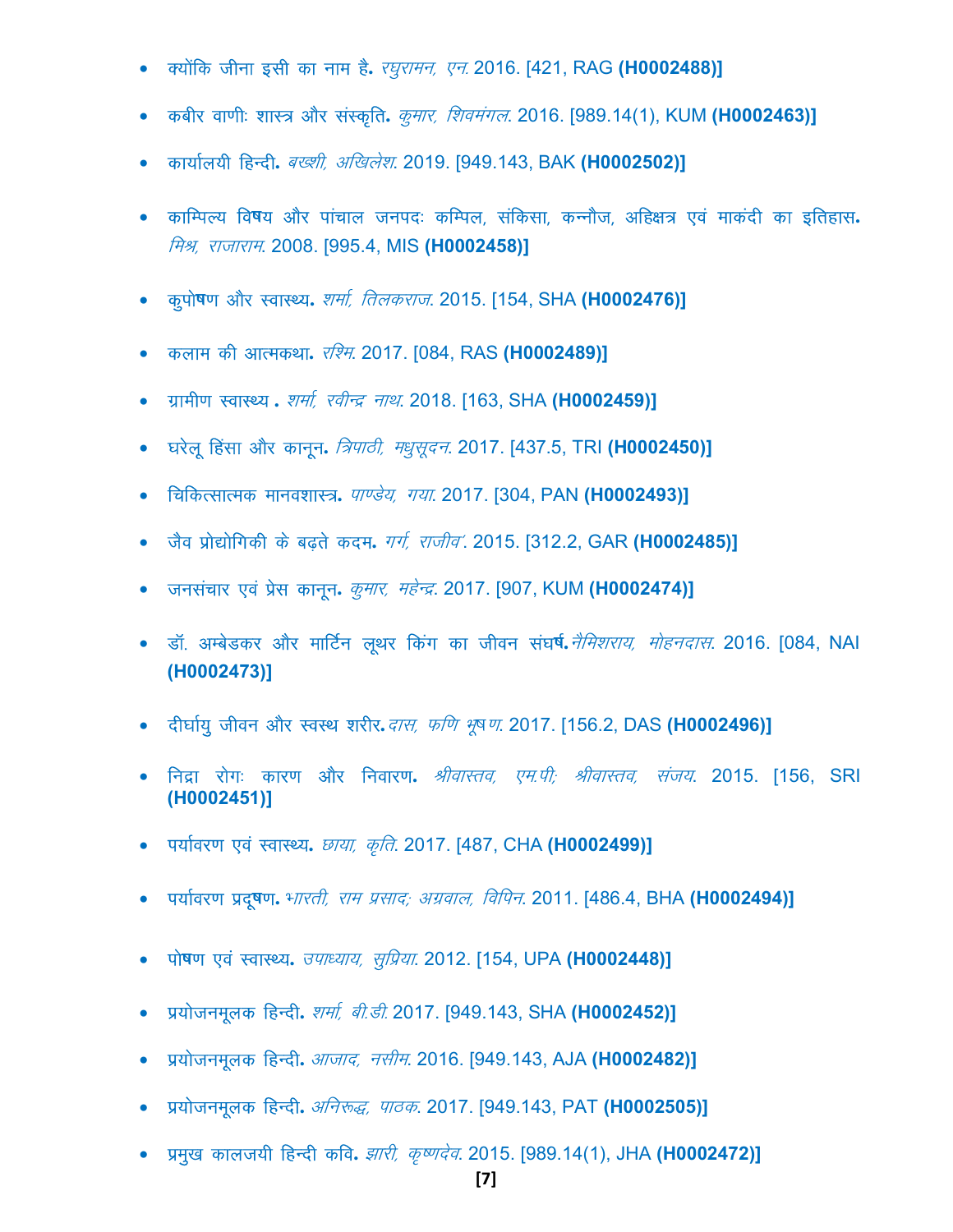- *izkd `frd fpfdRlk% i ap egkHkwr d s ifji s{; esa***.** *JhokLro] f=Hkqou ukFk*. 2017. [304.3, SRI **(H0002483)]**
- *iz'kklfud fgUnh***.** *ikBd] vfu:)*. 2017. [949.143, PAT **(H0002506)]**
- *cky fodkl***.** *ns'keq[k] ek/kqjh*. 2016. [275.1, DES **(H0002498)]**
- *cky fodkl vk Sj f'k{k.k rduhd***.** *c?ksy] ohj sUn z flag*. 2016. [275.1/5(6.1), BAG **(H0002470)]**
- *Hkkjr esa dj O;oLFkk ,o a th-,l-Vh- f=ikBh] ir atfy( f=ikBh] fouk;d*. 2017. [473.6, RTI **(H0002442)]**
- *Hkkjrh; izkphu vkgkj ,o a ik s***ष***.k***.** *vk;kZ.kh] l q'khyk*. 2016. [154, ARY **(H0002466)]**
- *Hkkjrh; vFkZO;oLFkk ,o a xzkeh.k fodkl***.** *f=ikBh] th-Mh-* 2017. [484.3, TRI **(H0002504)]**
- *Hkk***ष***k foe'kZ***.** *vxzoky] eqds'k( 'kek Z] d `".kk*. 2016. [941, AGR **(H0002453)]**
- *efgyk l'kDrhdj.k rFkk jkT; dY;k.kdkjh ;k stuk,W a***.** *xqIrk] ;w-lh-( d qj S'kh] vtjk*. 2017. [465.24, GUP **(H0002497)]**
- *egf***ष***Z ckYehfd dk f'k{kk n'kZu***.** *v=h] n sohflag*. 2015. [989.12, ATR **(H0002460)]**
- *ekuo vkgkj% ,d ifjp;* **.** *mik/;k;] lqfiz;k*. 2014. [154, UPA **(H0002446)]**
- *e sfMVs'ku ds uohu vk;ke***.** *JhokLro] eukst*. 2017. [151.7, SRI **(H0002490)]**
- *;ksx ,o a gekjk LokLF;***.** *of'k"B] jhuk*. 2015. [151.7, VAS **(H0002475)]**
- *;ksx l aLd`fr ,o a fujksxh dk;k***.** *feJ] jktkjke*. 2006. [151.7, MIS **(H0002461)]**
- *;ksx vk Sj euksfoKku***.** *O;kl] tkx`fr*. 2017. [151.7, VYA **(H0002454)]**
- *jk sx eqDr thou ds ljy lw=***.** *JhokLro] lksu w d qekj*. 2019. [154, SRI **(H0002468)]**
- *jk sxksa ls d Sls cpsa***.** *flag] fu'kkar*. 2016. [157, SIN **(H0002495)]**
- *jktHkk***ष***k fgUnh% fodkl ,o a egRo***.** *izHkk] fdj.k*. 2019. [943.143, PRA **(H0002507)]**
- *jktuhfr ds cnyr s vk;ke***.** *jk;] ?ku';ke] laik-* 2017. [452, RAI **(H0002467)]**
- *fo'o ehfM;k foe'kZ***.** *dkSLr <sup>q</sup>Hk] d qekj*. 2017. [907, KAU **(H0002471)]**
- *O;kogkfjd fgUnh***.** *izHkk] fdj.k\**. 2017. [949.143, PRA **(H0002508)]**